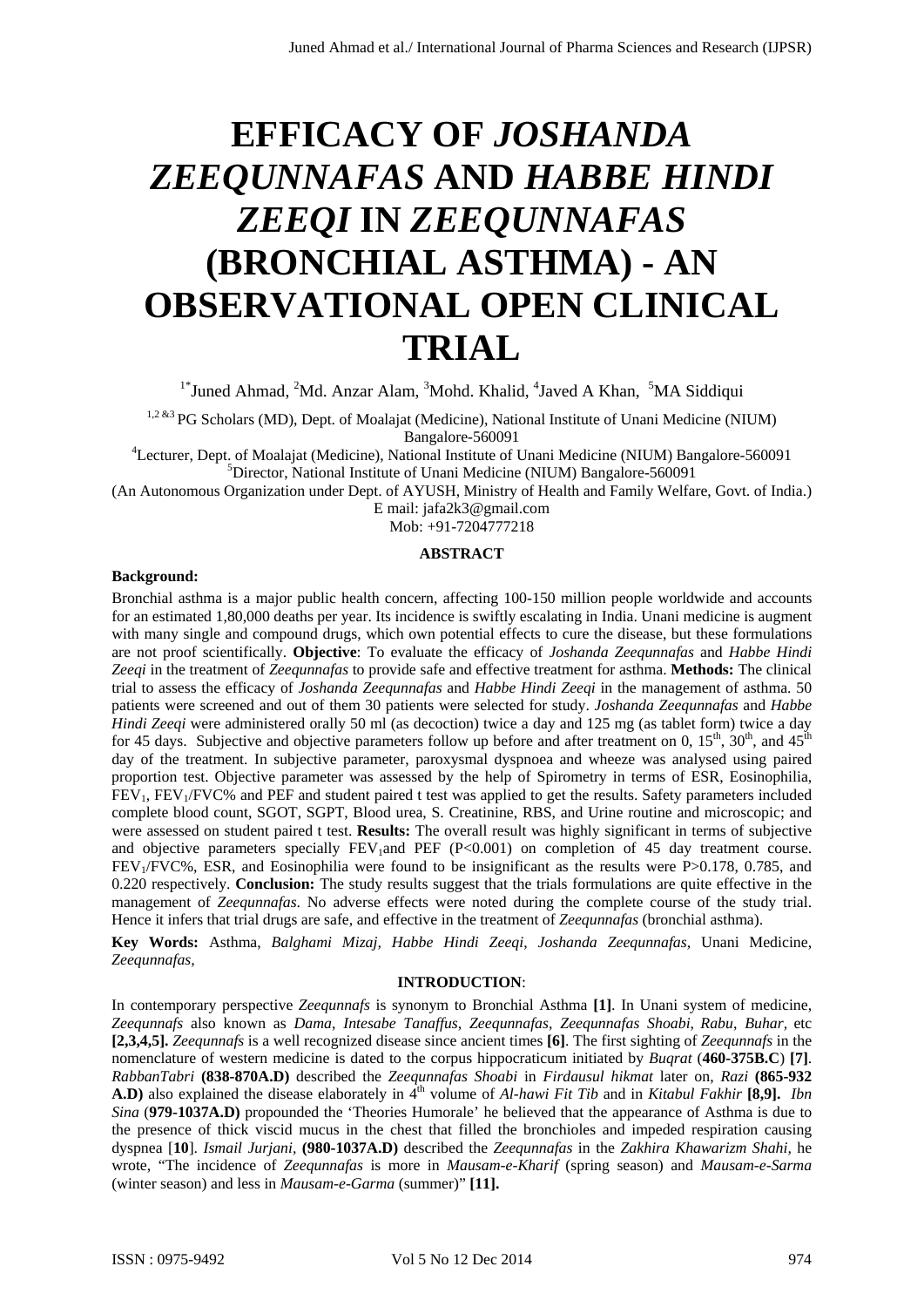According to WHO asthma is a chronic disease characterized by recurrent attacks of breathlessness and wheezing, which vary in severity and frequency from person to person [12]. Bronchial Asthma is an inflammatory airway disease with episodic occurrences of dyspnoea and wheezing. The Global Initiative for Asthma (GINA) has proposed a descriptive definition of Asthma. "Asthma is a chronic inflammatory disorder of the airways in which many cells and cellular elements play a role.'' Asthma is one of the most common chronic diseases globally **[13, 14].** The prevalence of asthma has progressively increased both developed and developing countries **[15].** Current estimates suggest that it affects approximately 300 million people worldwide **[16]**. An additional 100 million persons will be suffered by 2025. **[15]**. It has increased in affluent countries over the last 30 years but now appears to have stabilized, with approximately 10–12% of adults and 15% of children affected by asthma. [**17**].The line of management for Bronchial Asthma in conventional medicine is mainly with Bronchodilator therapies, Anti cholinergic, Corticosteroids, etc **[18].** Though these drugs give swift relief of symptoms but they have systemic side effects including immunosuppression, obesity, osteoporosis, gastric ulceration, etc **[19]**. Hence to provide an everlasting effects with less or no side effect, Unani formulations may play a vital task in controlling this disease. Unani system of medicine recommended a number of drugs that can be successfully used in the treatment of Bronchial Asthma **[20]**. Unani physicians have been treating this disease for thousands of years and they have mentioned various single as well as compound drugs *viz*; Kakra seenghi (*Pistacia integerrima*) Arusa (*Adhatoda vasica*), Ajmod (*Apium graveolens*), Aslussoos (*Glycyrrhiza glabra*), Bazrul banj (*Hyoscyamus niger*), Biskhapra (*Trianthema portulaca*), Doodhi (*Euphorbia hirta*), Nil(*Indigofera: tinctoria*), Qinnab (*Cannabis sativam*), Sankhahuli (*Evolvulus alsinoides*), Thohar(*Euphorbia tirucalli*), *Kushta Marjan, Kushta Post Bezae Murgh, Kushta Seemab, Kushta Tila, Laooq Khayarshamber, Kushta Abrak Safed*, for its treatment **[21,22]**. However, these drugs have not been scientifically explored so far, for their described effects. So in order to provide safe and more effective drugs for Bronchial Asthma, the present study entitled "Efficacy of *Joshanda Zeequnnafas* and *Habbe Hindi Zeeqi* in *Zeequnnafas* (Bronchial Asthma)" is designed. Juned Ahmad et al./ International Journal of Pharma Sciences and Research (IJPSR) Absolved Absolved Absolved Absolved Absolved Absolved Absolved Absolved Absolved Absolved Absolved Absolved Absolved Absolved Absolved Abso

#### **METHODOLOGY:**

The present study entitled "Efficacy of *Joshanda Zeequnnafas* and *Habbe Hindi Zeeqi* in *Zeequnnafas* (Bronchial Asthma) patients - An Observational Open Clinical Trial " was conducted at National Institute of Unani Medicine hospital under department of Moalajat. Before starting upon the project, a comprehensive protocol was chalked out and submitted for ethical clearance from the institutional ethical committee of National Institute of Unani Medicine, Bangalore. After ethical clearance (**IEC No:NIUM/IEC/2011-12/002/Moal/02**), enrolling patients are. Total 50 patients were screened and out of them 30 patients of asthma were selected for the trial for the duration of 45 days. Informed consent was taken in English and also it was rendered in Kannada, Urdu, and Hindi as per need by the translators before start of the study. The GCP (Good Clinical Practice) guide line followed. This study was conducted between May 2012 to December, 2013 and after complete of clinical trial all documents are submitted to Dept. of Moalajat, NIUM, for documentation.

#### **Criteria for Selection of Cases**

#### **Inclusion Criteria:**

Stable patients of bronchial asthma; Patients belonging to 15-70 years of age of either sex or patients willing to participate in the study.

#### **Exclusion Criteria**

Patients with terminal medical conditions such as cancer; Unstable cardiac diseases; Pulmonary tuberculosis; Renal insufficiency; Pregnant and lactating women; Cognitive impairment; Patients who failed to give written consent and patients below the age of 15 and above 70 years of age.

## **Procedure for study**

After detailed history and examination, those patients fulfilling the inclusion and exclusion criteria were subjected to haematological, radiological investigations, and Spirometry. A written voluntary informed consent was obtained for the clinical trial, and the drug was allotted to the patients. In acute exacerbations of asthma, patients were advised to take inhaler therapy of conventional medicine. In selection of patients, following parameters were taken into consideration.

**Subjective Parameters (**before and after the treatment**):** Grading for**-** 

- Paroxysmal dyspnoea: (0=absent;1=mild; 2=moderate; and 3=severe).
- Wheeze: (0=absent; 1=mild; 2=moderate and 3=severe).

**Objective Parameters (**before and after the treatment**):** Grading for**-**

- Presence of Rhonchi: (0=absent; 1=present).
- Over-inflation (assessed by X-ray): (0=absent; 1=present).
- Pulmonary Function Test: FEV<sub>1</sub>, FEV<sub>1</sub>/FVC ratio, PEF by Spirometry
- Oesinophilia and ESR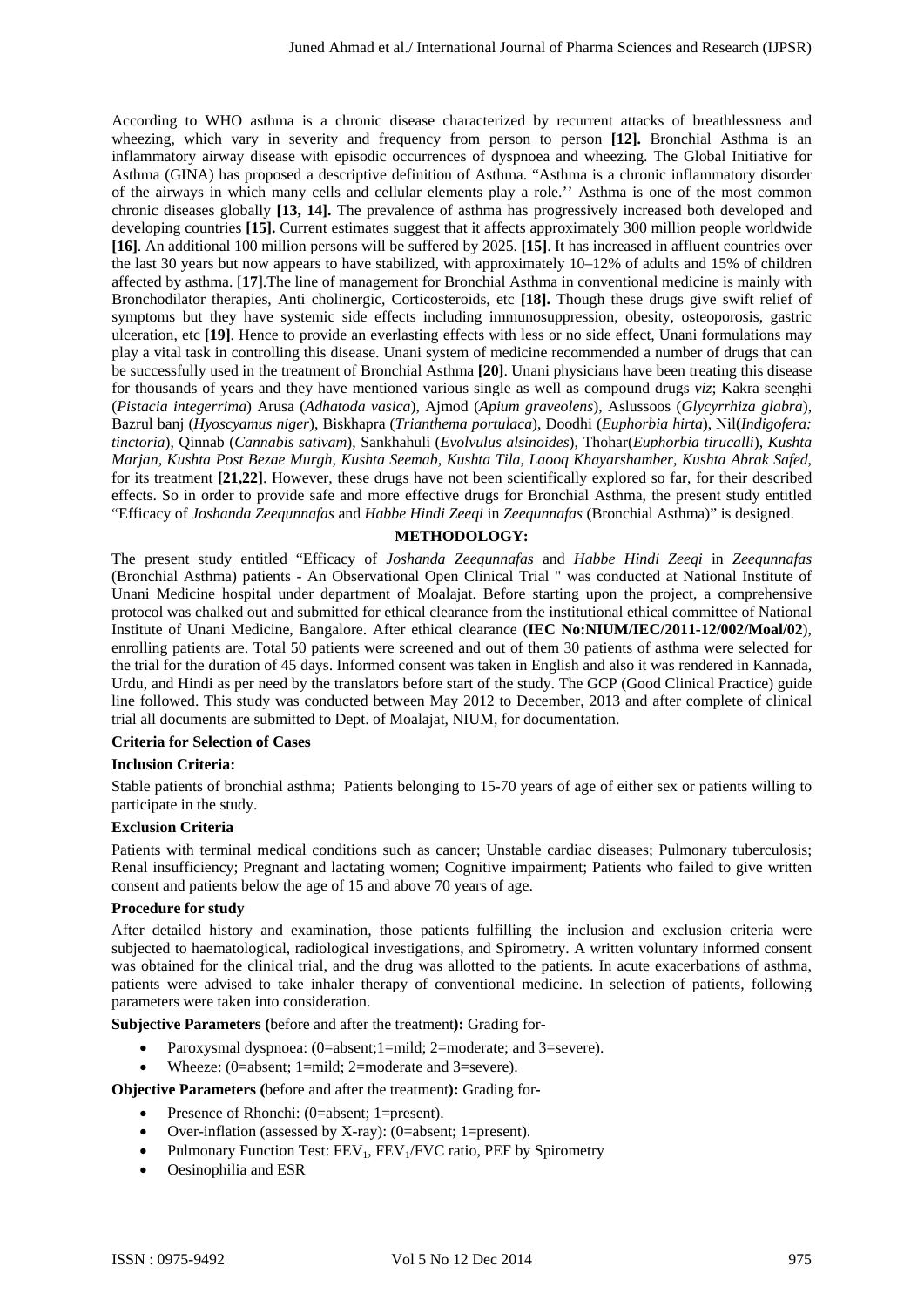## **Clinical Evaluation of the Patients**

#### **Methods of Preparation:**

|                                                                          |                |                                                                                                                                                                                                                                                                                                                                                                                                                                                                                                                                                                                                                                                                                                                                                                                                                                                                                                                                                                                                                                                                                                                                                                                                                                                                                                                                                                                                                                                                                                               | Juned Ahmad et al./ International Journal of Pharma Sciences and Research (IJPSR) |                    |     |
|--------------------------------------------------------------------------|----------------|---------------------------------------------------------------------------------------------------------------------------------------------------------------------------------------------------------------------------------------------------------------------------------------------------------------------------------------------------------------------------------------------------------------------------------------------------------------------------------------------------------------------------------------------------------------------------------------------------------------------------------------------------------------------------------------------------------------------------------------------------------------------------------------------------------------------------------------------------------------------------------------------------------------------------------------------------------------------------------------------------------------------------------------------------------------------------------------------------------------------------------------------------------------------------------------------------------------------------------------------------------------------------------------------------------------------------------------------------------------------------------------------------------------------------------------------------------------------------------------------------------------|-----------------------------------------------------------------------------------|--------------------|-----|
|                                                                          |                | <b>Clinical Evaluation of the Patients</b>                                                                                                                                                                                                                                                                                                                                                                                                                                                                                                                                                                                                                                                                                                                                                                                                                                                                                                                                                                                                                                                                                                                                                                                                                                                                                                                                                                                                                                                                    |                                                                                   |                    |     |
|                                                                          |                | History taking; Examination: general physical examination and chest examination; Investigations before and<br>after the treatment: Blood-(Hb%, TLC, DLC, ESR, SGOT, SGPT, Blood Urea, Serum Creatinine, RBS,                                                                                                                                                                                                                                                                                                                                                                                                                                                                                                                                                                                                                                                                                                                                                                                                                                                                                                                                                                                                                                                                                                                                                                                                                                                                                                  |                                                                                   |                    |     |
|                                                                          |                | AEC); Urine-(routine and microscopic) and Others-(ECG, and X-ray Chest PA view).                                                                                                                                                                                                                                                                                                                                                                                                                                                                                                                                                                                                                                                                                                                                                                                                                                                                                                                                                                                                                                                                                                                                                                                                                                                                                                                                                                                                                              |                                                                                   |                    |     |
|                                                                          |                | PFT was carried out as a diagnostic criterion before and after the treatment. Spirometry can be helpful in<br>identifying the airflow obstruction, but can't assess the degree of severity. Normal readings of PFT are $FEV_1$<br>80%, PEF > 80%. Airflow obstruction is established by reduced FEV <sub>1</sub> /FVC ratio < 70%. The spirometer that                                                                                                                                                                                                                                                                                                                                                                                                                                                                                                                                                                                                                                                                                                                                                                                                                                                                                                                                                                                                                                                                                                                                                        |                                                                                   |                    |     |
|                                                                          |                | was used in the trial is available with the NIUM hospital. It is a SpiroWin (c) GENESIS brand [23].                                                                                                                                                                                                                                                                                                                                                                                                                                                                                                                                                                                                                                                                                                                                                                                                                                                                                                                                                                                                                                                                                                                                                                                                                                                                                                                                                                                                           |                                                                                   |                    |     |
|                                                                          |                | A good quality of drugs was provided by the pharmacy of National Institute of Unani Medicine (NIUM). Before<br>preparing the formula all drugs were properly identified by Chief Pharmacist of NIUM for their originality.<br>Joshanda Zeequnnafas is selected for trail is taken from Qarabadin-e-Azam [24].<br>The contents of <b>Joshanda Zeequnnafas</b> comprise of following ingredients.                                                                                                                                                                                                                                                                                                                                                                                                                                                                                                                                                                                                                                                                                                                                                                                                                                                                                                                                                                                                                                                                                                               | <b>Methods of Preparation:</b>                                                    |                    |     |
|                                                                          | S.No           | <b>Unani</b> names                                                                                                                                                                                                                                                                                                                                                                                                                                                                                                                                                                                                                                                                                                                                                                                                                                                                                                                                                                                                                                                                                                                                                                                                                                                                                                                                                                                                                                                                                            | <b>Botanical name</b>                                                             | Wt. of ingredients |     |
|                                                                          | $\mathbf{1}$   | Badiyaan Neemkofta                                                                                                                                                                                                                                                                                                                                                                                                                                                                                                                                                                                                                                                                                                                                                                                                                                                                                                                                                                                                                                                                                                                                                                                                                                                                                                                                                                                                                                                                                            | Feoniculum vulgare                                                                | 9 gram             |     |
|                                                                          | $\overline{2}$ | Pudinaa Khushk                                                                                                                                                                                                                                                                                                                                                                                                                                                                                                                                                                                                                                                                                                                                                                                                                                                                                                                                                                                                                                                                                                                                                                                                                                                                                                                                                                                                                                                                                                | Mentha viridis                                                                    | 9 gram             |     |
|                                                                          | 3              | Aslussoos<br>Muqashshar Neemkofta                                                                                                                                                                                                                                                                                                                                                                                                                                                                                                                                                                                                                                                                                                                                                                                                                                                                                                                                                                                                                                                                                                                                                                                                                                                                                                                                                                                                                                                                             | Glycyrrhiza glabra                                                                | 7 gram             |     |
|                                                                          | 4              | Taj                                                                                                                                                                                                                                                                                                                                                                                                                                                                                                                                                                                                                                                                                                                                                                                                                                                                                                                                                                                                                                                                                                                                                                                                                                                                                                                                                                                                                                                                                                           | Cinnamomum cassia                                                                 | 7 gram             |     |
|                                                                          | $\sqrt{5}$     | Sapistan                                                                                                                                                                                                                                                                                                                                                                                                                                                                                                                                                                                                                                                                                                                                                                                                                                                                                                                                                                                                                                                                                                                                                                                                                                                                                                                                                                                                                                                                                                      | Chordia dichotoma                                                                 | 11 Nos.            |     |
|                                                                          | 6              | Neelofar                                                                                                                                                                                                                                                                                                                                                                                                                                                                                                                                                                                                                                                                                                                                                                                                                                                                                                                                                                                                                                                                                                                                                                                                                                                                                                                                                                                                                                                                                                      | Nymphaea nauchali                                                                 | 12 gram            |     |
| before meal.                                                             |                | Habb-e-Hindi Zeeqi is taken as reference from Qarabadin-e-Azam, NFUM Part I, Qarabadin Najmul Ghani,<br>and Al-Qarabadin in the dosage of 125 mg twice daily[ 24,25,26,27].                                                                                                                                                                                                                                                                                                                                                                                                                                                                                                                                                                                                                                                                                                                                                                                                                                                                                                                                                                                                                                                                                                                                                                                                                                                                                                                                   |                                                                                   |                    |     |
|                                                                          | S.No           | <b>Unani Names</b>                                                                                                                                                                                                                                                                                                                                                                                                                                                                                                                                                                                                                                                                                                                                                                                                                                                                                                                                                                                                                                                                                                                                                                                                                                                                                                                                                                                                                                                                                            | <b>Botanical Name</b>                                                             | Wt. of ingredients |     |
|                                                                          | 1              | Beesh Mudabbar                                                                                                                                                                                                                                                                                                                                                                                                                                                                                                                                                                                                                                                                                                                                                                                                                                                                                                                                                                                                                                                                                                                                                                                                                                                                                                                                                                                                                                                                                                | Aconitum chasmanthum                                                              | 3 gram             |     |
|                                                                          | $\overline{2}$ | Post Beekh-e-Madar                                                                                                                                                                                                                                                                                                                                                                                                                                                                                                                                                                                                                                                                                                                                                                                                                                                                                                                                                                                                                                                                                                                                                                                                                                                                                                                                                                                                                                                                                            | Calotropis procera                                                                | 6 gram             |     |
|                                                                          | 3              | Aab-e-Adrak                                                                                                                                                                                                                                                                                                                                                                                                                                                                                                                                                                                                                                                                                                                                                                                                                                                                                                                                                                                                                                                                                                                                                                                                                                                                                                                                                                                                                                                                                                   | Zingiber officinale                                                               | 250 ml             |     |
| <b>Statistical analysis</b><br><b>Significant figures</b><br>2, 3 and 4. |                | Descriptive and inferential statistical analysis has been carried out in the present study. Results on continuous<br>measurements are presented on Mean $\pm$ SD (Min-Max) and results on categorical measurements are presented in<br>Number (%). Significance is assessed at 5 % level of significance. The following assumptions on data is made,<br><b>Assumptions:</b> 1. Dependent variables should be normally distributed, 2. Samples drawn from the population<br>should be random, Cases of the samples should be independent Student t test (two tailed, dependent) has been<br>used to find the significance of study parameters on continuous scale within each group.<br>$+$ Suggestive significance (P value: $0.05 < P < 0.10$ )<br>* Moderately significant (P value: $0.01 < P \le 0.05$ )<br>** Strongly significant (P value: P \ 0.01)<br>Statistical software: The Statistical software namely SAS 9.2, SPSS 15.0, Stata 10.1, Med Calc 9.0.1 , Systat<br>12.0 and R environment ver.2.11.1 were used for the analysis of the data and Microsoft word and Excel have<br>been used to generate graphs, tables etc.<br>The overall result was highly significant in terms of subjective and objective parameters specially FEV and PEF<br>$(P<0.001)$ on completion of 45 day treatment course. FEV <sub>1</sub> /FVC%, ESR, and Eosinophilia were found to be<br>insignificant as the results were $P > 0.178$ , 0.785, and 0.220 respectively. All results are shown in table number 1, | <b>Results</b>                                                                    |                    |     |
| ISSN: 0975-9492                                                          |                |                                                                                                                                                                                                                                                                                                                                                                                                                                                                                                                                                                                                                                                                                                                                                                                                                                                                                                                                                                                                                                                                                                                                                                                                                                                                                                                                                                                                                                                                                                               | Vol 5 No 12 Dec 2014                                                              |                    | 976 |

| S.No | <b>Unani Names</b> | <b>Botanical Name</b> | Wt. of ingredients |
|------|--------------------|-----------------------|--------------------|
|      | Beesh Mudabbar     | Aconitum chasmanthum  | 3 gram             |
|      | Post Beekh-e-Madar | Calotropis procera    | 6 gram             |
|      | Aab-e-Adrak        | Zingiber officinale   | 250 ml             |

## **Statistical analysis**

## **Significant figures**

- $+$  Suggestive significance (P value:  $0.05 < P < 0.10$ )
- \* Moderately significant (P value:  $0.01 < P \le 0.05$ )

#### **Results**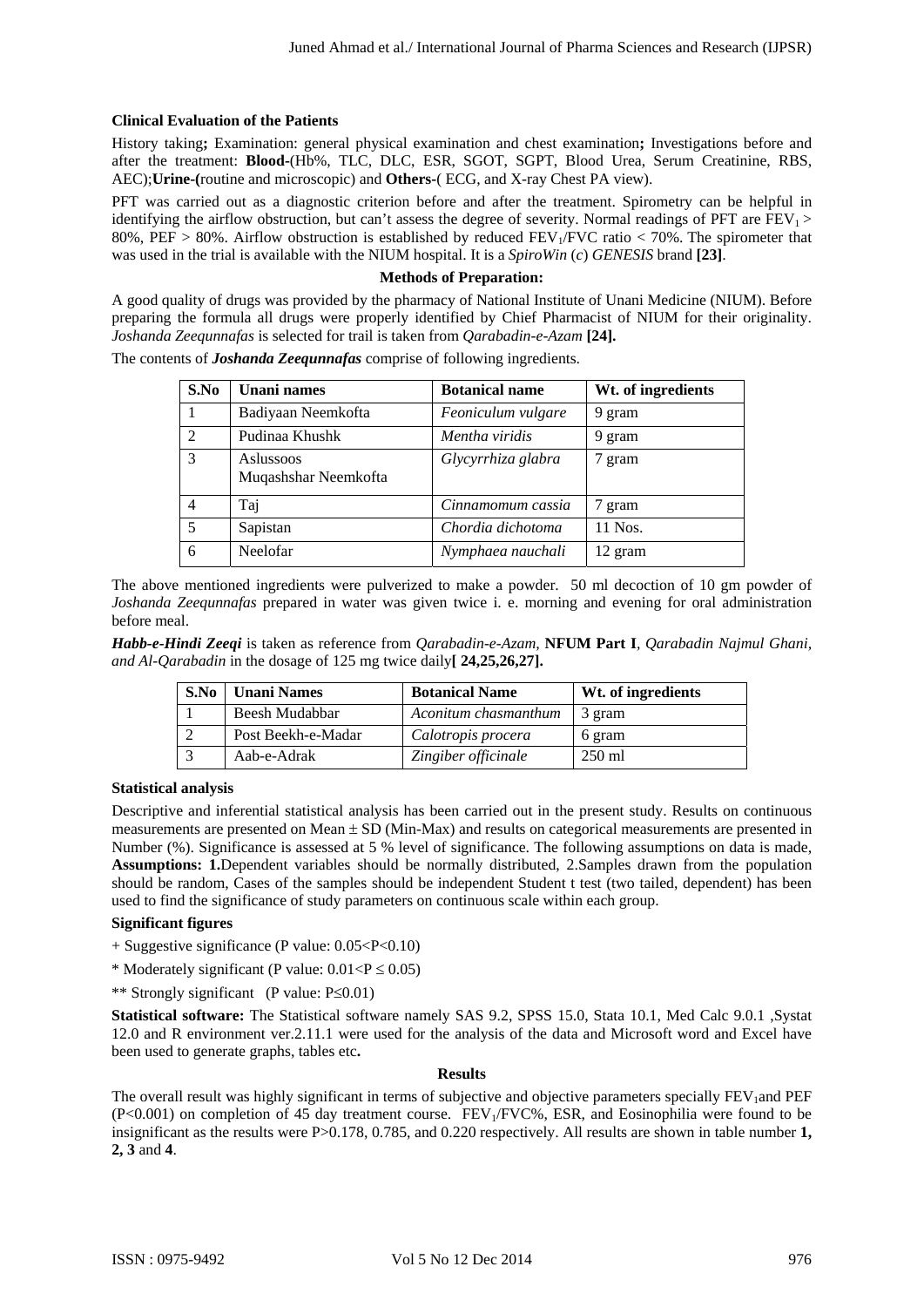|                                              | <b>Before treatment</b>                                                                  |                   | <b>After treatment</b>                 |                  | difference                         | t value            | $\mathbf{P}$<br>value |
|----------------------------------------------|------------------------------------------------------------------------------------------|-------------------|----------------------------------------|------------------|------------------------------------|--------------------|-----------------------|
| Hemoglobin (gm%)                             | $13.94 \pm 1.85$                                                                         |                   | $13.92 \pm 1.99$                       |                  | 0.017                              | 0.058              | 0.954                 |
| TLC (cu/mm)                                  | 7125.00±1956.10                                                                          | 6996.67±22.09     |                                        | 128.333          | 0.246                              | 0.807              |                       |
| Neutrophils (%)<br>$60.50 \pm 7.51$          |                                                                                          |                   | $62.73 \pm 8.29$                       |                  | $-2.233$                           | $-1.135$           | 0.266                 |
| Lymphocytes (%)<br>$32.37 \pm 6.67$          |                                                                                          |                   | $32.03 \pm 8.04$                       |                  | 0.333                              | 0.178              | 0.860                 |
| Monocytes (%)<br>$1.13 \pm 1.07$             |                                                                                          |                   | $1.07 \pm 1.48$                        |                  | 0.067                              | 0.220              | 0.827                 |
|                                              |                                                                                          |                   | $4.13 \pm 3.33$                        |                  | 1.800                              | 1.655              | 0.109                 |
| Eosinophils (%)<br>$5.93 \pm 5.93$           |                                                                                          |                   |                                        |                  |                                    |                    |                       |
| Basophils (%)                                | $0.03 \pm 0.18$                                                                          |                   | $0.00 \pm 0.00$                        |                  | 0.033                              | 1.000              | 0.326                 |
| $ESR$ (mm/hr)                                | 23.23±17.82                                                                              |                   | 23.87±20.44                            |                  | $-0.633$                           | $-0.275$           | 0.785                 |
| SGOT (I.U/L)                                 | $21.17 \pm 6.72$                                                                         |                   | $21.00 \pm 5.07$                       |                  | 0.167                              | 0.162              | 0.873                 |
| SGPT (I.U/L)                                 | $20.00 \pm 8.64$                                                                         |                   | $21.00 \pm 5.92$                       |                  | $-1.000$                           | $-0.791$           | 0.435                 |
| Blood Urea (mg/dl)                           | $26.33 \pm 5.36$                                                                         |                   | $26.60 \pm 6.92$                       |                  | $-0.267$                           | $-0.169$           | 0.867                 |
| Serum Creatinine<br>(mg/dl)                  | $0.90 \pm 0.13$                                                                          |                   | $0.89 \pm 0.13$                        |                  | 0.003                              | 0.141              | 0.889                 |
| Random blood<br>sugar (mg/dl)                |                                                                                          | $95.80 \pm 16.85$ |                                        | 102.43±27.77     | $-6.633$                           | $-1.225$           | 0.231                 |
|                                              |                                                                                          |                   | Table No.2: Over inflection            |                  |                                    |                    |                       |
|                                              |                                                                                          |                   |                                        | No. of patients  |                                    |                    |                       |
| <b>Over inflation</b>                        |                                                                                          |                   | $(n=30)$                               |                  | $\frac{0}{0}$                      |                    |                       |
| <b>Before treatment</b>                      |                                                                                          |                   |                                        |                  |                                    |                    |                       |
| N <sub>0</sub>                               |                                                                                          |                   | 27                                     |                  |                                    | 90.0               |                       |
| Yes                                          |                                                                                          |                   |                                        | 3                |                                    | 10.0               |                       |
| After treatment                              |                                                                                          |                   |                                        |                  |                                    |                    |                       |
| N <sub>o</sub><br>٠                          |                                                                                          |                   |                                        | 30               |                                    | 100.0              |                       |
| Yes<br>$\bullet$                             |                                                                                          |                   |                                        | $\boldsymbol{0}$ |                                    | 0.0                |                       |
|                                              | Table No.3: A Comparative evaluation of Subjective parameters before and after treatment |                   |                                        |                  |                                    |                    |                       |
| Subjective parameters                        |                                                                                          |                   | <b>Before</b><br>treatment<br>$(n=30)$ |                  | <b>After treatment</b><br>$(n=30)$ | % change           |                       |
| Paroxysmal dyspnoea                          |                                                                                          |                   |                                        |                  |                                    |                    |                       |
| Absent<br>$\bullet$<br>Mild<br>$\bullet$     |                                                                                          |                   | $\mathbf{0}$<br>8(26.7%)               |                  | $12(40.0\%)$<br>16(53.3%)          | $+40.0$<br>$+26.6$ |                       |
| Moderate<br>$\bullet$                        |                                                                                          |                   | $18(60.0\%)$                           |                  | 2(6.7%)                            | $-53.3$            |                       |
| Severe<br>$\bullet$                          |                                                                                          |                   | 4(13.3%)                               | $\Omega$         |                                    | $-13.3$            |                       |
| Wheeze                                       |                                                                                          |                   |                                        |                  |                                    |                    |                       |
| $\bullet$                                    | Absent                                                                                   |                   | $\boldsymbol{0}$                       | 21(70.0%)        |                                    | $+70.0$            |                       |
| Mild<br>$\bullet$                            |                                                                                          |                   | 8(26.7%)                               |                  | 8(26.7%)                           | 0.0                |                       |
| Moderate<br>$\bullet$<br>Severe<br>$\bullet$ |                                                                                          |                   | 20(66.7%)<br>$2(6.7\%)$                |                  | $1(3.3\%)$<br>$\boldsymbol{0}$     | $-63.4$<br>$-6.7$  |                       |
|                                              |                                                                                          |                   | $P<0.001**$ paired proportion test     |                  |                                    |                    |                       |

Table No.1: An Evaluation of Clinical variables before and after treatment (safety parameters)

| <b>Over inflation</b>       | No. of patients<br>$(n=30)$ | $\frac{6}{6}$ |
|-----------------------------|-----------------------------|---------------|
| <b>Before treatment</b>     |                             |               |
| N <sub>0</sub><br>$\bullet$ | 27                          | 90.0          |
| Yes<br>$\bullet$            | 3                           | 10.0          |
| After treatment             |                             |               |
| No<br>$\bullet$             | 30                          | 100.0         |
| Yes<br>٠                    |                             | 0.0           |

| <b>Subjective parameters</b> | <b>Before</b><br>treatment<br>$(n=30)$ | After treatment<br>$(n=30)$ | % change |
|------------------------------|----------------------------------------|-----------------------------|----------|
| Paroxysmal dyspnoea          |                                        |                             |          |
| Absent<br>$\bullet$          | 0                                      | $12(40.0\%)$                | $+40.0$  |
| Mild<br>$\bullet$            | 8(26.7%)                               | 16(53.3%)                   | $+26.6$  |
| Moderate<br>$\bullet$        | $18(60.0\%)$                           | $2(6.7\%)$                  | $-53.3$  |
| Severe<br>$\bullet$          | $4(13.3\%)$                            |                             | $-13.3$  |
| Wheeze                       |                                        |                             |          |
| Absent<br>$\bullet$          | $\Omega$                               | $21(70.0\%)$                | $+70.0$  |
| Mild<br>$\bullet$            | 8(26.7%)                               | 8(26.7%)                    | 0.0      |
| Moderate<br>$\bullet$        | 20(66.7%)                              | $1(3.3\%)$                  | $-63.4$  |
| Severe                       | $2(6.7\%)$                             |                             | $-6.7$   |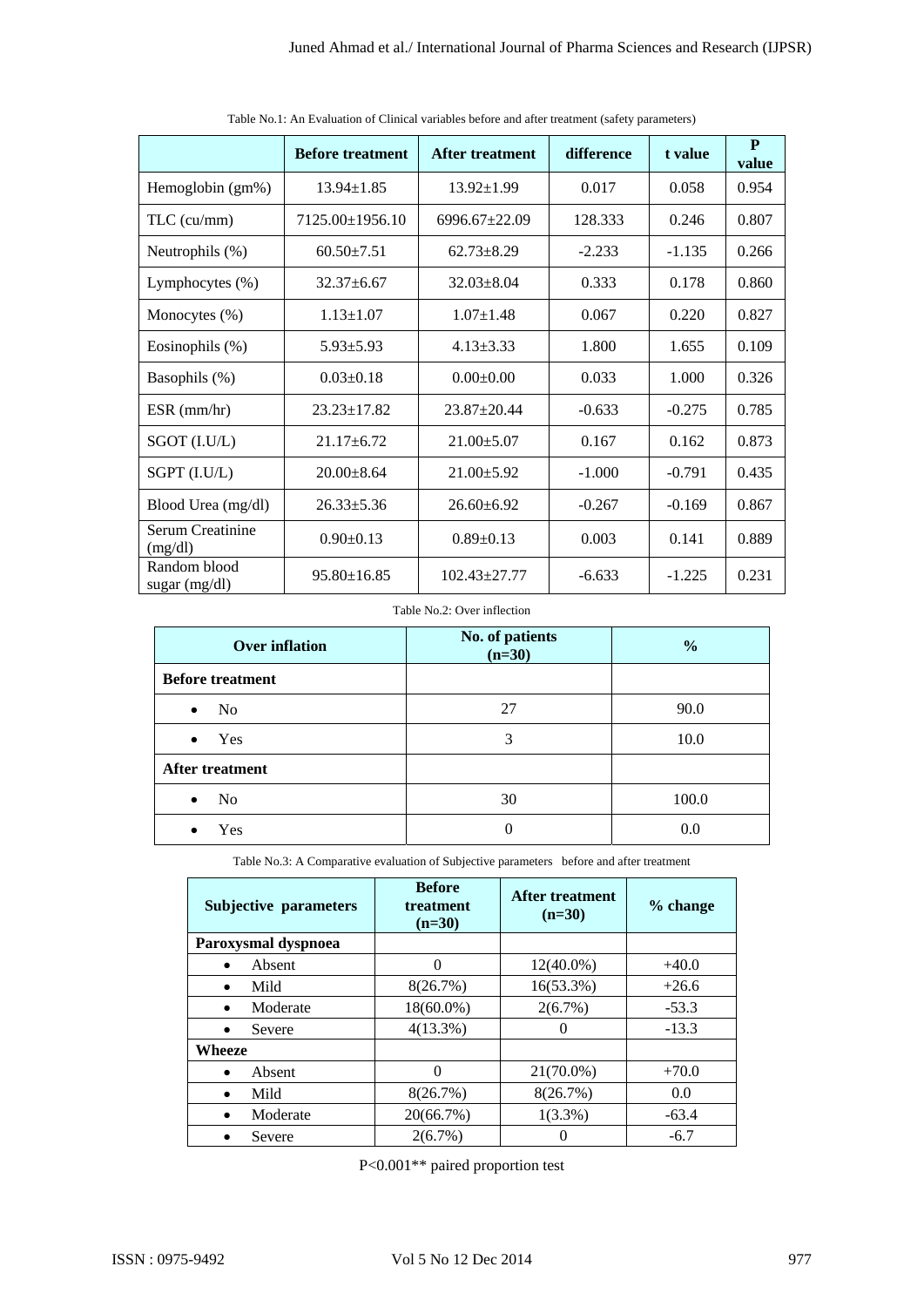|                                                                                                                                                                                                                                                                                                                                                                                                                                                                                                                                                                                                                                                                                                                                                                                                                                                                                                                                                                                                                                                                                                                                                                                                                                                                                                                                                                                                                                                | <b>Before</b><br>treatment                                                                                 | <b>After</b><br>treatment | difference                                                                                                                                                           | value | P value    |
|------------------------------------------------------------------------------------------------------------------------------------------------------------------------------------------------------------------------------------------------------------------------------------------------------------------------------------------------------------------------------------------------------------------------------------------------------------------------------------------------------------------------------------------------------------------------------------------------------------------------------------------------------------------------------------------------------------------------------------------------------------------------------------------------------------------------------------------------------------------------------------------------------------------------------------------------------------------------------------------------------------------------------------------------------------------------------------------------------------------------------------------------------------------------------------------------------------------------------------------------------------------------------------------------------------------------------------------------------------------------------------------------------------------------------------------------|------------------------------------------------------------------------------------------------------------|---------------------------|----------------------------------------------------------------------------------------------------------------------------------------------------------------------|-------|------------|
| <b>PFT</b>                                                                                                                                                                                                                                                                                                                                                                                                                                                                                                                                                                                                                                                                                                                                                                                                                                                                                                                                                                                                                                                                                                                                                                                                                                                                                                                                                                                                                                     |                                                                                                            |                           |                                                                                                                                                                      |       |            |
| FEV1                                                                                                                                                                                                                                                                                                                                                                                                                                                                                                                                                                                                                                                                                                                                                                                                                                                                                                                                                                                                                                                                                                                                                                                                                                                                                                                                                                                                                                           |                                                                                                            |                           |                                                                                                                                                                      |       |            |
| Predicted<br>٠                                                                                                                                                                                                                                                                                                                                                                                                                                                                                                                                                                                                                                                                                                                                                                                                                                                                                                                                                                                                                                                                                                                                                                                                                                                                                                                                                                                                                                 | $2.47 \pm 0.58$                                                                                            | $2.47 \pm 0.58$           | ÷,                                                                                                                                                                   |       |            |
| Actual<br>٠                                                                                                                                                                                                                                                                                                                                                                                                                                                                                                                                                                                                                                                                                                                                                                                                                                                                                                                                                                                                                                                                                                                                                                                                                                                                                                                                                                                                                                    | $1.06 \pm 0.49$                                                                                            | $1.39 \pm 0.66$           | 0.320                                                                                                                                                                | 4.360 | $<0.001**$ |
| %Predicted<br>$\bullet$                                                                                                                                                                                                                                                                                                                                                                                                                                                                                                                                                                                                                                                                                                                                                                                                                                                                                                                                                                                                                                                                                                                                                                                                                                                                                                                                                                                                                        | $42.46 \pm 15.92$                                                                                          | $54.39 \pm 18.73$         | 11.925                                                                                                                                                               | 4.248 | $<0.001**$ |
| FEV1/FVC %                                                                                                                                                                                                                                                                                                                                                                                                                                                                                                                                                                                                                                                                                                                                                                                                                                                                                                                                                                                                                                                                                                                                                                                                                                                                                                                                                                                                                                     |                                                                                                            |                           |                                                                                                                                                                      |       |            |
| Predicted<br>٠                                                                                                                                                                                                                                                                                                                                                                                                                                                                                                                                                                                                                                                                                                                                                                                                                                                                                                                                                                                                                                                                                                                                                                                                                                                                                                                                                                                                                                 | $81.01 \pm 2.97$                                                                                           | $81.02 \pm 2.95$          | $-0.012$                                                                                                                                                             | 1.000 | 0.326      |
| Actual<br>$\bullet$                                                                                                                                                                                                                                                                                                                                                                                                                                                                                                                                                                                                                                                                                                                                                                                                                                                                                                                                                                                                                                                                                                                                                                                                                                                                                                                                                                                                                            | 75.53±10.72                                                                                                | 78.46±10.11               | 2.931                                                                                                                                                                | 1.381 | 0.178      |
| %Predicted                                                                                                                                                                                                                                                                                                                                                                                                                                                                                                                                                                                                                                                                                                                                                                                                                                                                                                                                                                                                                                                                                                                                                                                                                                                                                                                                                                                                                                     | $93.27 \pm 13.31$                                                                                          | $96.76 \pm 11.35$         | 3.489                                                                                                                                                                | 1.356 | 0.186      |
| <b>PEF</b>                                                                                                                                                                                                                                                                                                                                                                                                                                                                                                                                                                                                                                                                                                                                                                                                                                                                                                                                                                                                                                                                                                                                                                                                                                                                                                                                                                                                                                     |                                                                                                            |                           |                                                                                                                                                                      |       |            |
| Predicted<br>٠                                                                                                                                                                                                                                                                                                                                                                                                                                                                                                                                                                                                                                                                                                                                                                                                                                                                                                                                                                                                                                                                                                                                                                                                                                                                                                                                                                                                                                 | $6.07 \pm 1.13$                                                                                            | $6.07 \pm 1.13$           | ÷,                                                                                                                                                                   |       |            |
| Actual<br>٠                                                                                                                                                                                                                                                                                                                                                                                                                                                                                                                                                                                                                                                                                                                                                                                                                                                                                                                                                                                                                                                                                                                                                                                                                                                                                                                                                                                                                                    | $1.83 \pm 0.96$                                                                                            | $2.53 \pm 1.35$           | 0.696                                                                                                                                                                | 4.336 | $<0.001**$ |
| %Predicted<br>$\bullet$                                                                                                                                                                                                                                                                                                                                                                                                                                                                                                                                                                                                                                                                                                                                                                                                                                                                                                                                                                                                                                                                                                                                                                                                                                                                                                                                                                                                                        | $30.02 \pm 14.74$                                                                                          | 40.88±18.44               | 10.857                                                                                                                                                               | 4.603 | $<0.001**$ |
| Eosinophilia                                                                                                                                                                                                                                                                                                                                                                                                                                                                                                                                                                                                                                                                                                                                                                                                                                                                                                                                                                                                                                                                                                                                                                                                                                                                                                                                                                                                                                   | 510.47±487.81                                                                                              | 391.50±254.50             | 118.96                                                                                                                                                               | 1.253 | 0.220      |
| <b>ESR</b>                                                                                                                                                                                                                                                                                                                                                                                                                                                                                                                                                                                                                                                                                                                                                                                                                                                                                                                                                                                                                                                                                                                                                                                                                                                                                                                                                                                                                                     | 23.23±17.82                                                                                                | 23.87±20.44               | $-0.633$                                                                                                                                                             | 0.275 | 0.785      |
| common in <i>Mausam-e-Kharif</i> (spring season) and <i>Mausam-e-Sarma</i> (winter season) and less in <i>Mausam-e-</i><br>Garma (summer) [11]. Balghami mizaj are more prone to this disease [9]. During the clinical trial, all patients<br>were assessed for their <i>Mizaj</i> on the basis of <i>Ajnas-e-Ashra</i> . Maximum number of the patients 19 (63.3%) were<br>having Balghami Mizaj, followed by 7 (23.3%) Damvi, and only 4 (13.3%) were having Safravi temperaments.<br>The familial association of asthma is due to genetic predisposition [29]. The relief in the paroxysmal dyspnoea<br>was achieved due to effects of trial drugs having actions such as <i>Mukhrij-e-Balgham</i> (expectorant),, <i>Muhallil-e-</i><br>Auwram (anti-inflammatory), and Munzij-e-Balgham<br>Sapistan, Aakh, Badyaan, and Neelofar [30-33]. Wheeze develops due to spasmodic action in the bronchioles.<br>This effect was achieved by <i>Adrak, Beesh Badyan</i> and <i>Taj</i> , as these possess anti-inflammatory, antitussive and<br>anti-spasmodic action [34]. During the entire period of study duration, no apparent side effect was reported.<br>Keeping the above evidence based results into consideration; it infers that the test drugs can be safely used in the<br>management of bronchial asthma. However, long term clinical trials are needed to further explore the other<br>pharmacological actions of the test drugs. | On the grounds of above cited results and discussions, it infers that test drugs "Joshanda Zeequnnafas and | <b>CONCLUSION</b>         | properties rendered by <i>Poodina</i> , Aslus-soos,<br>Habbe Hindi Zeeqi" are quite effective and safer for the management of asthma. However, other aspects of test |       |            |

## **DICUSSION**

## **CONCLUSION**

#### **Acknowledgment**: